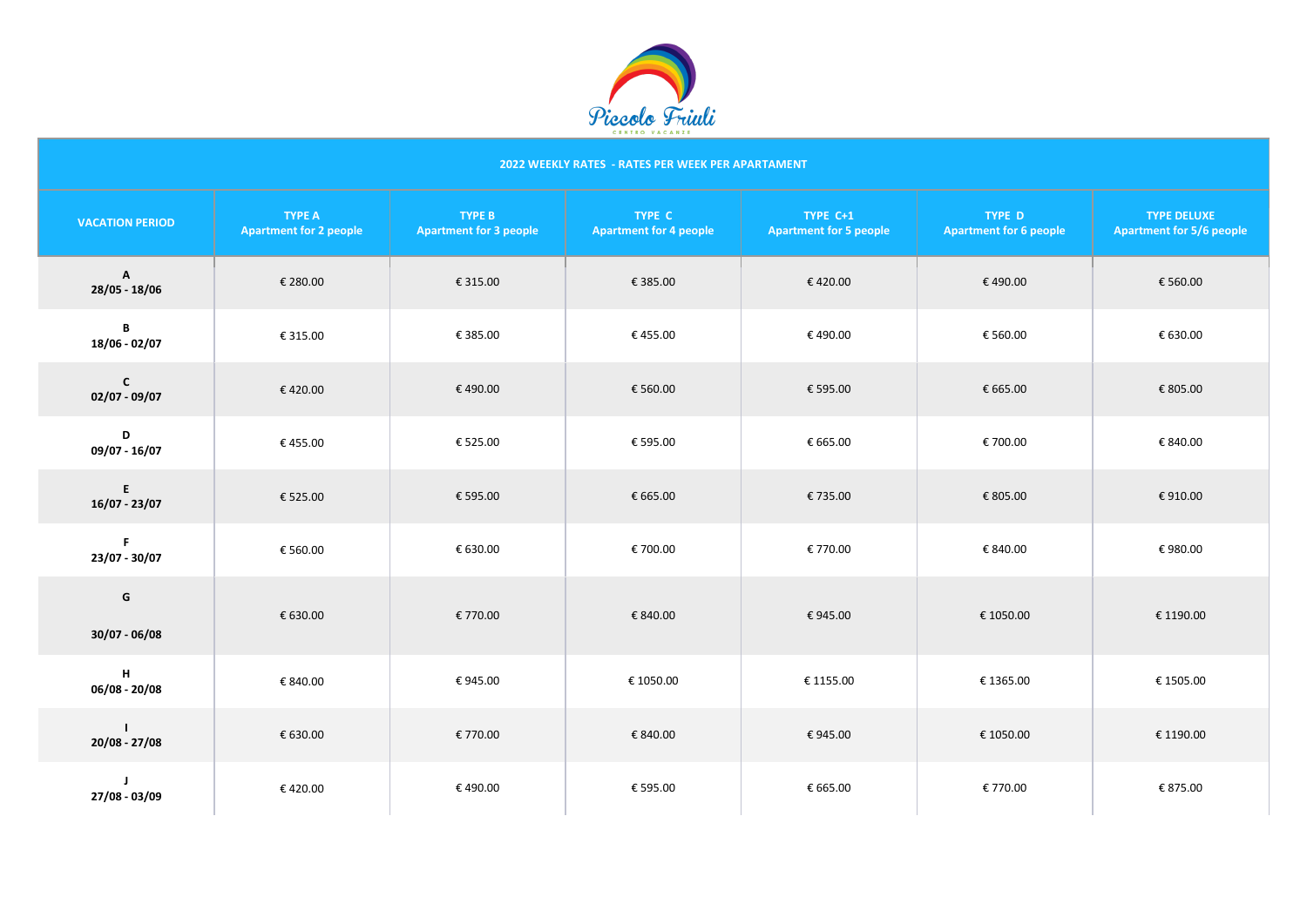| . .<br>$03/09 - 24/09$ | € 280.00 | € 315.00 | € 385.00 | € 420.00 | € 490.00 | € 560.00 |
|------------------------|----------|----------|----------|----------|----------|----------|
|------------------------|----------|----------|----------|----------|----------|----------|

PICCOLO FRIULI is a Holiday Centre which is made up of 50 bungalows and is located 4 km from Vieste in località Intresiglio n. 22. It is about 800 m away from the seaside. The beach is accessible by feet by steps (about 10

shuttle bus (only in July and August).

*"[Everything is just fantastic. Great atmosphere, great entertainment, great management](https://www.reverso.net/translationresults.aspx?lang=IT&sourcetext=Tutto%20%C3%A8%20semplicemente%20fantastico.%20Ottima%20atmosfera,%20ottimo%20intrattenimento,%20ottima%20gestione,%20ottima%20piscina,%20ottimo%20bar.%20Famiglia.%20Tutta%20la%20nostra%20famiglia%20si%20sentiva%20a%20suo%20agio.%20Abbiamo%20gi%C3%A0%20effettuato%20le%20prenotazioni%20per%20il%202019.%20Penso%20che%20questo%20dica%20tutto!&action_form=translate&direction_translation=ita-eng-7)!!!". Our Guest*

- The guests will be free to choose both their arrival date and departure one except during **H – I (Sat/Sat or Sun/Sun.).**
- The whole resort has been equipped with **drinking water directly from the Apulian Aqueduct and Wi-Fi.**
- Every kitchen has been equipped with plates, cutlery, pots, gas stove, refrigerator.
- Coffee maker, hairdryer and kitchen towels are not available.
- None of the apartments has been equipped with **air conditioning, television and TV socket**.

#### **PRICES INCLUDE:**

- V.A.T., electricity consumption, gas consumption, hot and cold drinking water;
- Towels & sheets (only the first supply);
- Parking area;
- Use of swimming pool (bathing cap compulsory);
- Use of day tennis court, children's games, pilates classes, bowling alley, ping-pong, barbecue, shared TV lounge, solarium;
- Wi-Fi throughout the resort;
- Club Card (Shuttle bus and Animation Service only in July and August.

### **TOURIST TAX:**

Tourist Tax is payable locally and in cash:

€ 2,00 per person (per day) over 10 years and up to a maximum of 10 days;

*(Decision number 55 of Comune di Vieste in 30/11/2021)*

#### **OPTIONAL SUPPLEMENTS:**

- Beach facilities at the Lido Molinella (subject to availability);
- $\bullet$  Additional charge for breakfast: € 8,00 per person per day;
- Additional charge for half-board: € 25,00 per person per day;
- Additional charge for pets: € 7.00 per pet per day as long as they don't cause harms and disturb to the other guests. Pets are allowed on the beach. Pets are **NOT** allowed **in DELUXE apartments, swimming pool and shuttle bus;**
- $\bullet$  Self-service washing machine:  $\epsilon$  5,00 per token;
- Self -service tumble dryer: € 5,00 per token;